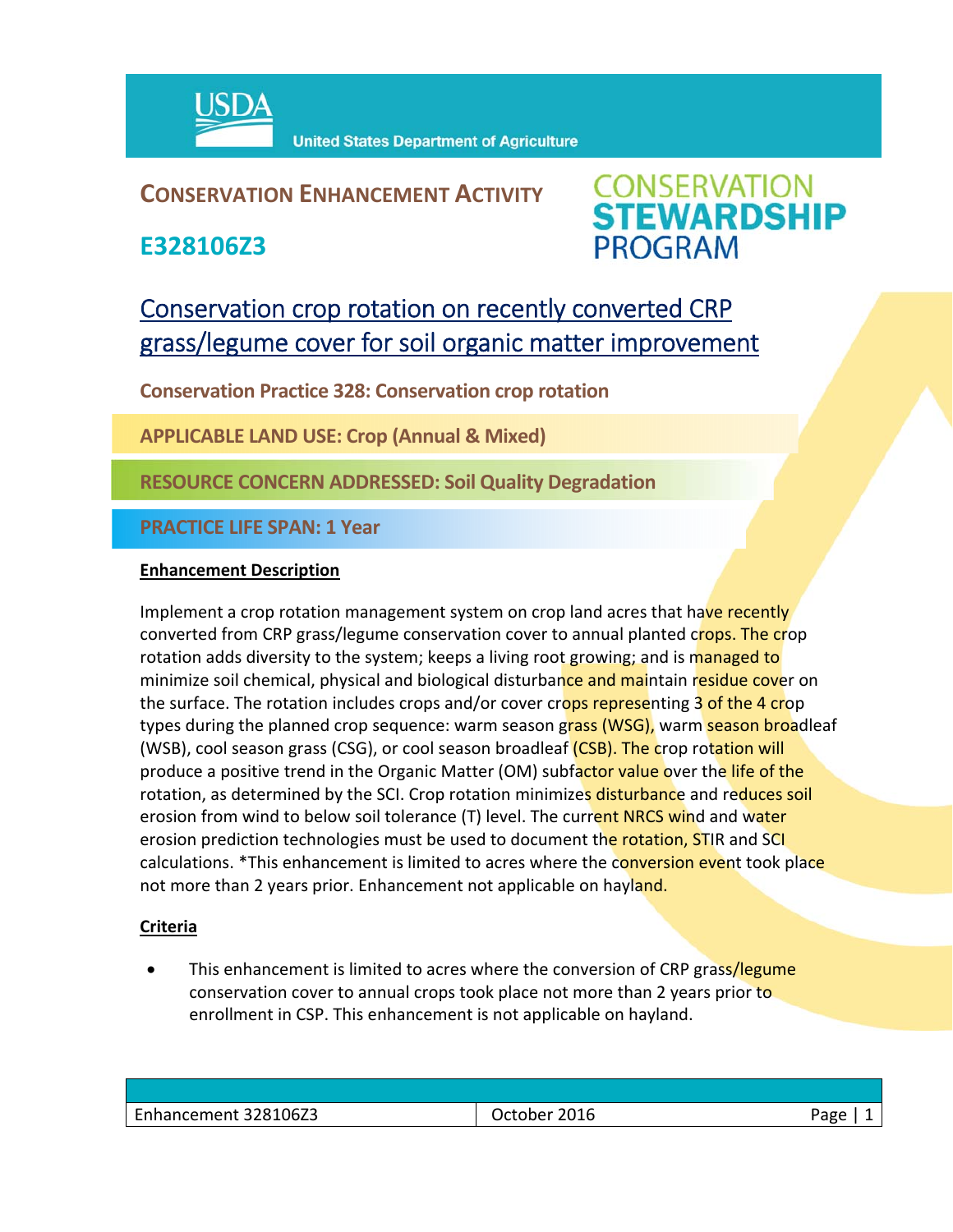

 Crops shall be grown in a planned sequence as outlined in Plans and Specifications. The crop rotation shall include a minimum of four different crop types. For purposes of these criteria a cover crop is considered a different crop.



- Where applicable, plan suitable crop substitutions when the planned crop cannot be planted due to weather, soil conditions, or other local situations.
- Grow crops that will produce a positive trend in the Organic Matter (OM) subfactor value over the life of the rotation, as determined by the Soil Conditioning Index. (management SCI value)
- The crop rotation includes at least 2 years of high residue crops and/or cover crops per 3 years of the rotation. <See STATE list of high residue crops>
- For crop diversity, the planned crop sequence should contain different crop types; for example a mix of the following: warm season grass; warm season broadleaf; cool season grass; cool season broadleaf.
- Leave crop residue on the soil surface throughout the year.
- Keep a living root system established as much as **practical for** the given soil, cropping system, and climate area. Maximize root growth periods by planting the next crop or cover crop as soon as practical after the harvest and/or utilize perennial crops in the rotation. Aim to have living roots at least 90% of available growing days. <See STATE provided guidance of options to maximize living root systems in local climate and cropping systems; determine available growing days and period of no growth, such as frozen periods in the north>. Show before and after management files from current NRCS wind and water erosion prediction technologies to document benchmark and planned crop rotation to show increase in living root periods.
- Minimize all types of soil disturbance. No more than one crop in the rotation will have a Soil Tillage Intensity Rating (STIR) value greater than 20 and the rotation will have a positive trending SCI.

#### **Documentation Requirements**

 Conservation Crop Rotation, 328, Implementation Requirements document must be completed per the Plans and Specifications for the planned purpose.

| Enhancement 328106Z3 | 2016<br>$.1+$<br>her. | oar |
|----------------------|-----------------------|-----|
|                      |                       |     |